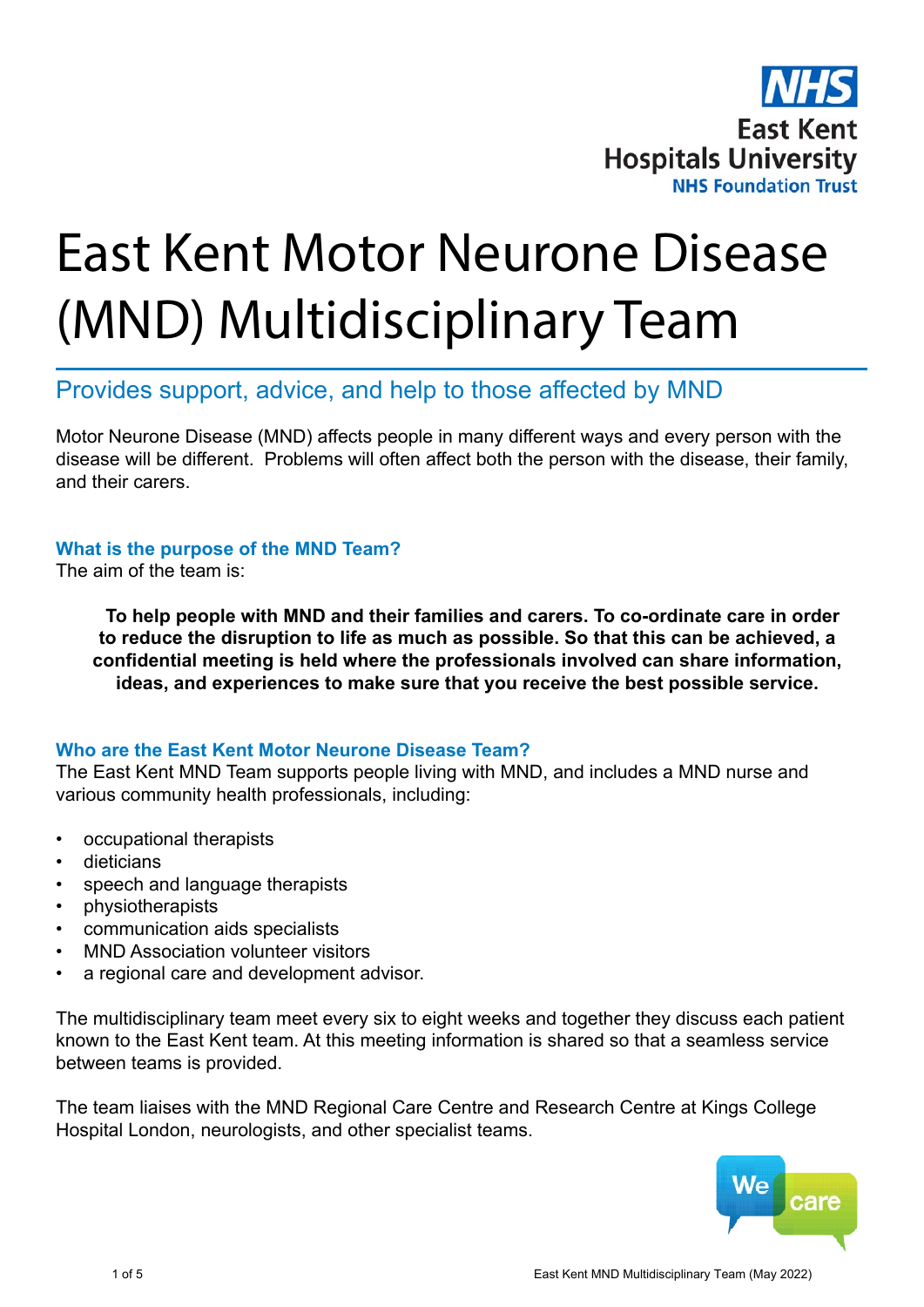#### **What team members might I meet at clinics and in my home?**

MND clinics are held at the William Harvey Hospital (WHH), Ashford twice a month and a careful assessment of your condition will be made. Other specialists may be available to provide help and advice.

#### **• MND Nurses**

Christine Batts and Amy Roberts are employed by the Trust to support, help, and provide information to those living with MND, their famiy, and their carers. They will complete referrals to other health and social care professionals for specialist assessment and link up with community therapists, so that a co-ordinated approach towards your care is achieved.

They will review you at regular intervals in clinic and occasionally in your own home. They will be in contact with your GP, so that your GP surgery is aware of the team's involvement and can share in the team approach to your care. Christine and Amy are also at the twice monthly clinic held at WHH.

# **• Physiotherapists (via the Intermediate Care Team)**

Your physiotherapist will teach you exercises that will help keep your joints moving and help with any pain and stiffness you have. They will provide advice, equipment, and appliances to help you move around and carry out your daily activities. The physiotherapists will also help you keep good positioning when sitting and standing. This will help with your comfort and reduce any problems linked with muscle weakness and joint stiffness. They can also advise you if you have any breathing difficulties.

#### **• Occupational Therapists (OTs) (via the Intermediate Care Team)**

The OTs will assess your needs and introduce techniques for daily living within your home environment and leisure activities. They will also assess how you move and if appropriate, provide any equipment which may help, as well as providing advice on specialist seating and positioning.

# **• Occupational Therapy (via Kent Adult Social Services)**

They will assess your home for major equipment or adaptation needs.

#### **• Speech and Language Therapists (SLT)**

The SLT will provide support to you and your family to help you to manage any changes to your communication. They will offer practical strategies and will make sure that you have alternative methods of communicating as needed. This may include a referral to the KMCAT Service (see below). They will assess you for any swallowing difficulties connected with eating and drinking, and offer you advice on managing your saliva, if needed.

# **• Kent and Medway Communication and Assistive Technology Service (KMCAT) Adult Team**

The multidisciplinary team provides a specialist assessment service and communication aids for people needing help with spoken communication.

# **• Dietician (Community Nutrition Support Team; Home Enteral Nutrition Team)**

Your dietician will provide ongoing support to you and your family to help you cope with any nutritional problems you are having, such as fortifying your food and arranging nutritional supplements. Your dietician can also advise you on alternative feeding if necessary and organise equipment if an alternative method of feeding is needed.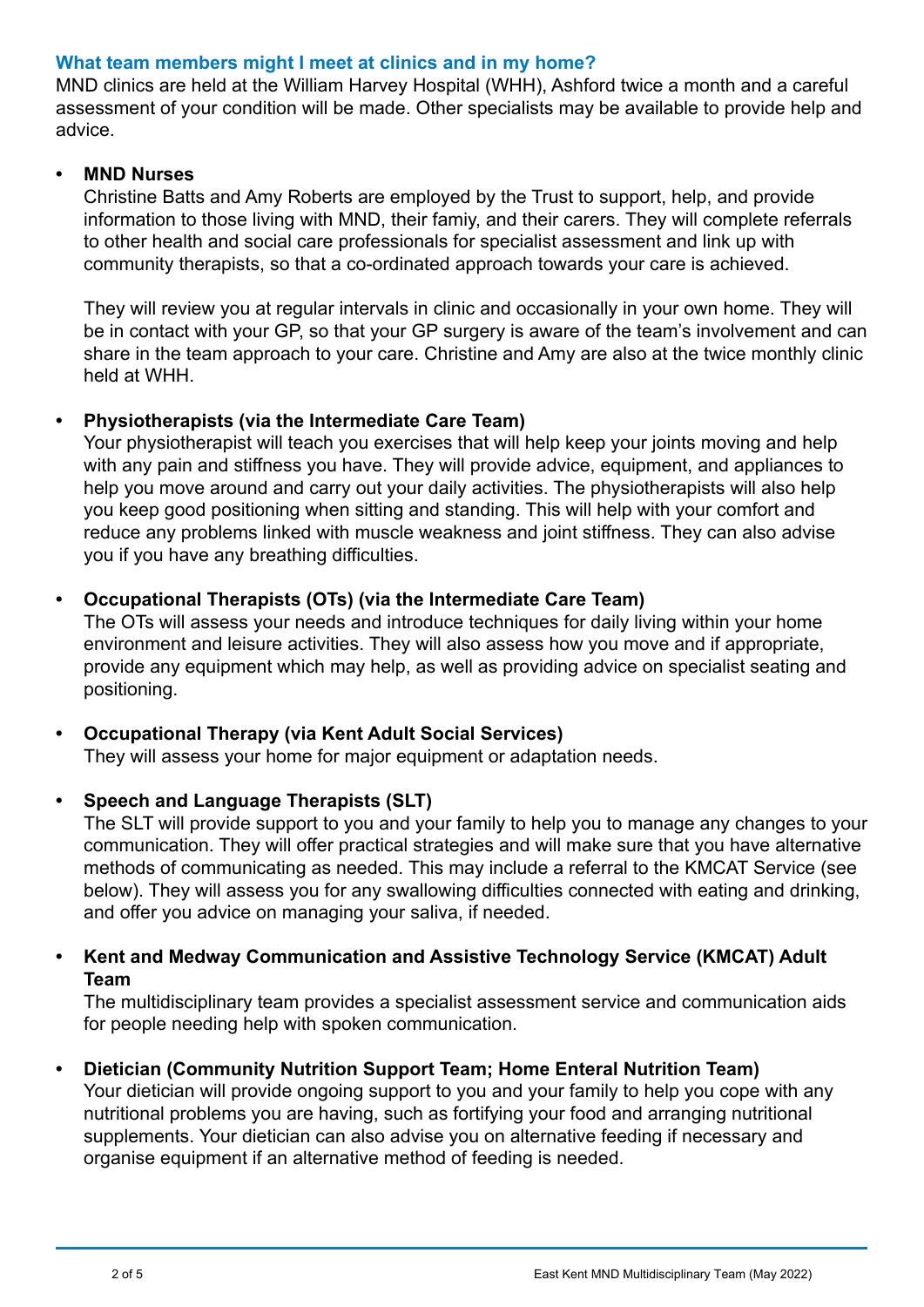# **• Environmental Controls Team**

This service provides electronic assistive technology equipment, on loan, to people in East Sussex, Kent, and South East London which enables them to live more independently in their homes.

An environmental control system is electronic assistive technology that can be operated remotely and allows people to: control access to their home, ask for emergency help, operate domestic appliances such as telephone, television, video, and stereo from a central control, and switch electrical power for lighting and other appliances.

#### **What is the role of the Pilgrims Hospice?**

Pilgrims Hospice provides specialist palliative care to patients and their carers across East Kent. Their vision for hospice care is that everyone should have access to the services they need to cope with a life limiting illness. This may start quite early in your diagnosis, to help with advance care planning or at any time you and your health professional feel you need their input. Their aim is to support and empower you, your family, and friends to live well and achieve a good quality of life. This is achieved through the multidisciplinary team who might see you in a Pilgrims Therapy Centre, an outpatient clinic, or your own home.

The palliative specialist team includes: doctors, nurses, social workers, occupational therapists, physiotherapists, and counsellors. They also offer spiritual support and access to complementary therapies.

#### **Pilgrims Hospice Inpatient Units**

Most patients never need to stay in the inpatient unit. However from time to time, some patients have a short stay at one of the hospices for a specific reason. This could be to get their symptoms under control with a change of medication. As part of advance care planning, some patients do choose to come in to their local hospice where beds are available in the last days of life.

# **Pilgrims Therapy Centre**

The Pilgrims Therapy Centres offer a range of programmes designed to help your wellbeing. These include:

- Therapeutic programmes such as gentle exercise programmes or groups to help you deal with symptoms like anxiety, breathlessness, or fatique (tiredness).
- Creative programmes such as music and art groups that can help with specific symptoms and your overall wellbeing and quality of life.
- Social programmes provide a chance to meet and connect with other patients and to gain an understanding of the full range of Pilgrims services available. These popular sessions take place in a relaxed social environment with practical advice to enable you to keep your independence.
- Education programmes allow you to plan your future care and share your wishes with friends, family, and the healthcare professionals involved.
- Carer programmes: family and friends play an essential role in supporting patients. Pilgrims' carer groups provide practical, emotional, and social support for carers. This support extends into their bereavement programme too.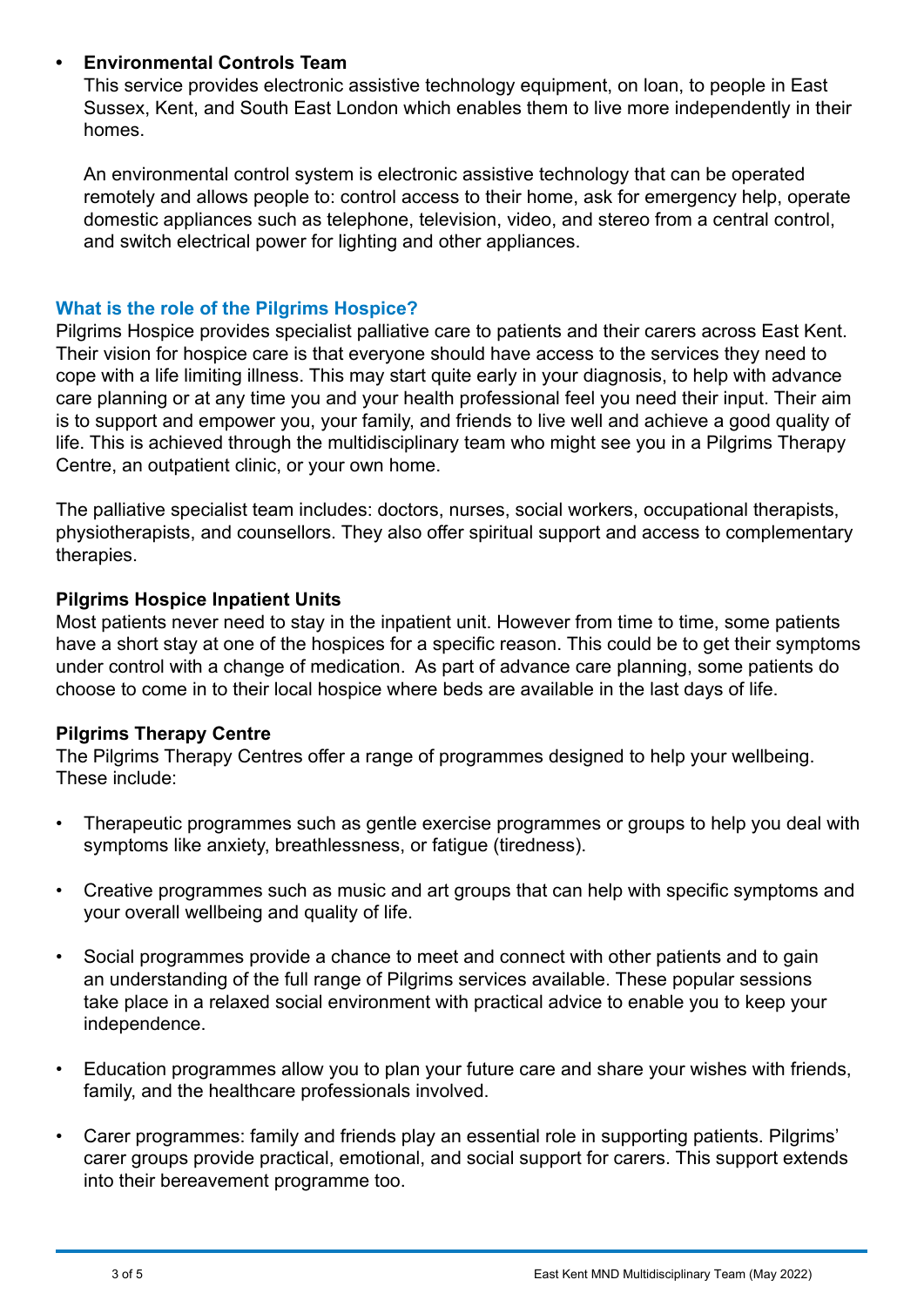More information about Pilgrims Therapy Centres and all of our other services is available on our web sit[e www.pilgrimshospices.org](http:// www.pilgrimshospices.org) If you feel you would benefit from any of our services, please talk to your GP or healthcare professional who will be able to refer you.

#### **Who can make a referral to the East Kent MND Team?**

Referrals to the team can be made by:

- you or your family or carer(s)
- your neurologist (specialist in diseases of the nervous system)
- your GP
- other professionals involved in your care.

#### **How are referrals made?**

To organise a referral, please contact one of the following members of the MND team.

- **• Chrissie Batts**, **MND Nurse Specialist**  Telephone: 07771 84 16 90 (mobile)
- **• Amy Roberts, MND Specialist Nurse** Telephone: 07768 27 25 16
- **• Kay Shaw** (**Secretary to the MND nurse specialists)** Working hours: Monday, Wednesday, and Friday 8:30am to 2:30pm Tower Neuro Rehabilitation Unit Kent and Canterbury Hospital Ethelbert Road Canterbury CT1 3NG **Telephone**: 01227 86 87 16